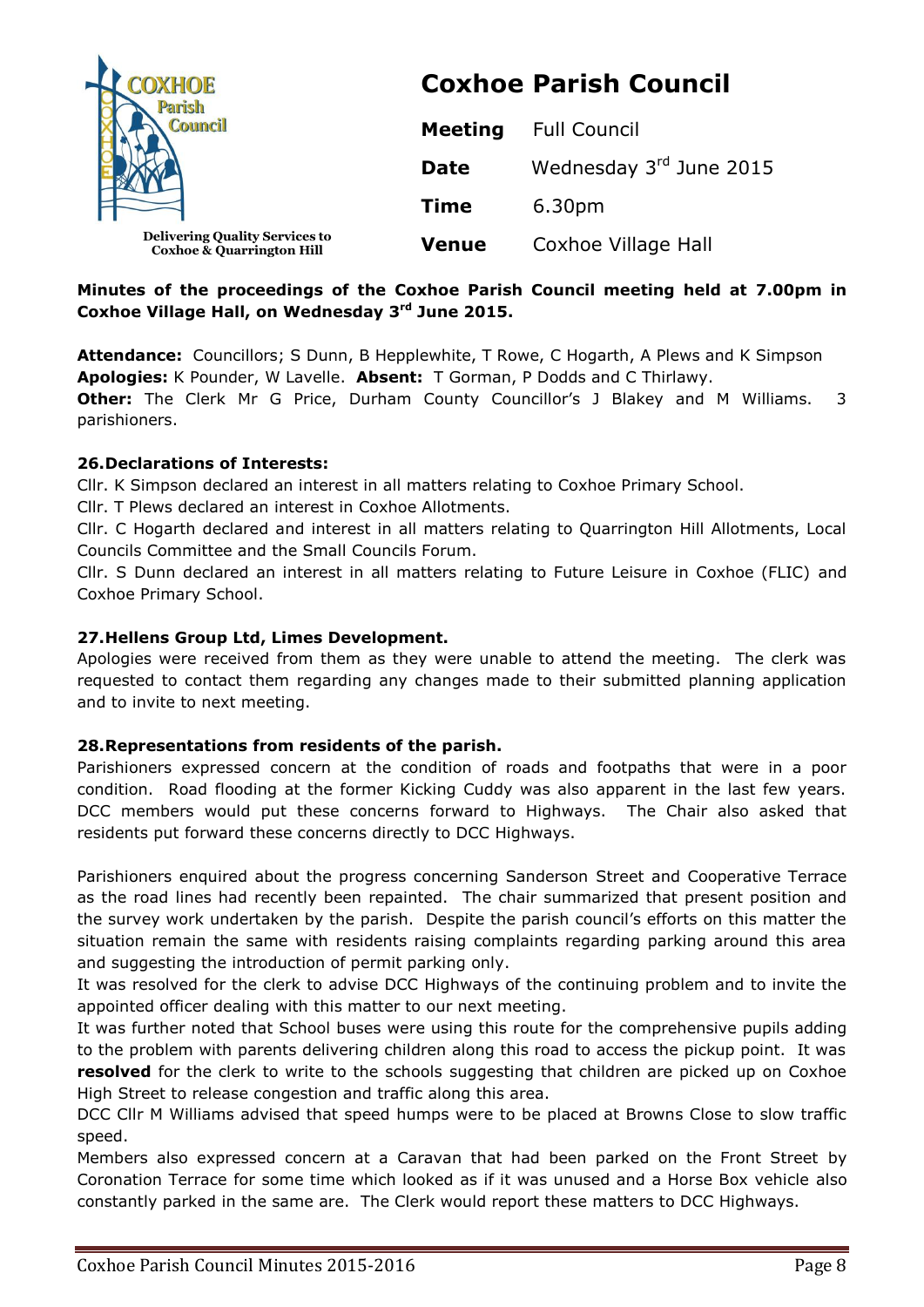## **29.Police and Neighbourhood Wardens Reports**

PC M Ogilvy was unable to provide a report due to his work load and involvement in dealing with the arrival of a large party of Travelers. The Clerk was requested to send letter of thanks to the police and DCC for their past efforts in dealing with the previous year's arrival of Travelers and for the cooperation of DCC cleansing team for the cleanup and addition site security.

The Wardens report can be obtained via the email link that has been previously circulated.

## **30.Minutes of the Annual General Meeting held on the 6 th May 2015.**

It was **resolved** that the minutes provided a true record and accurate record of the meeting and were signed by the Chair.

Cllr B Hepplewhite joined the meeting.

## **31.Minutes of the Meeting held on the 6 th May 2015.**

The clerk was advised of several amendments to be made and with these recorded it was **resolved** that the minutes provided a true record and accurate record of the meeting and were signed by the Chair.

Members inquire is any progress was made under the Delivering Differently campaign launched by DCC as this could be used for the Quarrington Hill Allotments and or Kingswood. In considering this campaign it was **resolve**d to give the Clerk, Chair and Vice-Chair delegated authority to submit a proposal for Kingswood and Quarrington Hill allotments due to the timescale involved.

## **32.Clerk's Report on matters raised from the previous meeting.**

The Clerk advised that no issues were outstanding from the previous meeting.

## **33.Durham County Councillors report.**

A report from DCC Cllr M Plews was circulated in her absence.

The chair advised of the help sought from DCC Cllr's in his email of the  $21<sup>st</sup>$  May 2015. This covered a variety of points such as;

**Green Spaces between Coxhoe and Parkhill** where DCC have these identified for development and such developments would entail Coxhoe joining up with Parkhill in the future that would distinguish the village boundaries.

**Green Crescent** as no progress has been made.

**Cornforth Lane** where problems of through traffic persist.

**Bogma Hall Farm Development** where the most recent postings on the planning portal from John McGargill establishes that there is a stalemate on the roundabout/access issue. Whilst a roundabout would make it safer exiting on to the A177 the village of Coxhoe needs school places far more than it needs a roundabout. The school is full and has just turned 10 four year olds away! Mr. McGargill also believes that there should be a vehicular entrance onto Ashbourne Drive for a second emergency access. Residents are vehemently opposed to this vehicular entrance and accepted Barratt's assurances that this wouldn't happen. It is worth noting that Ashbourne Drive only has one exit for 288 houses and Petterson Dale only 1 access 300 houses on the 3 estates! What is welcome in Barrett's new plan is an access road up to the Church Commissioners land that would allow access on to that development. Residents of Station Road would prefer access from that development to come through the Barrett's development on to the A177 rather than on to the busy B6291 if these are approved. Mr. McGargill places a lot of reliance on the A177 being a bypass for Coxhoe, in reality all Durham to Sedgefield traffic uses the B6291 and not the 'bypass'! If the Barrett's development proceeds please ensure that the school grows with the community and that Ashbourne Drive is not used as a thoroughfare. In discussing this matter it was **resolved** that the clerk write to DCC Planning welcoming access to the proposed development via the A177.

**Phase 3 of the Limes** where the parish council requests that any Section 106 funds are shared equally between Coxhoe Primary School, Coxhoe Village Hall and the Active Life Centre.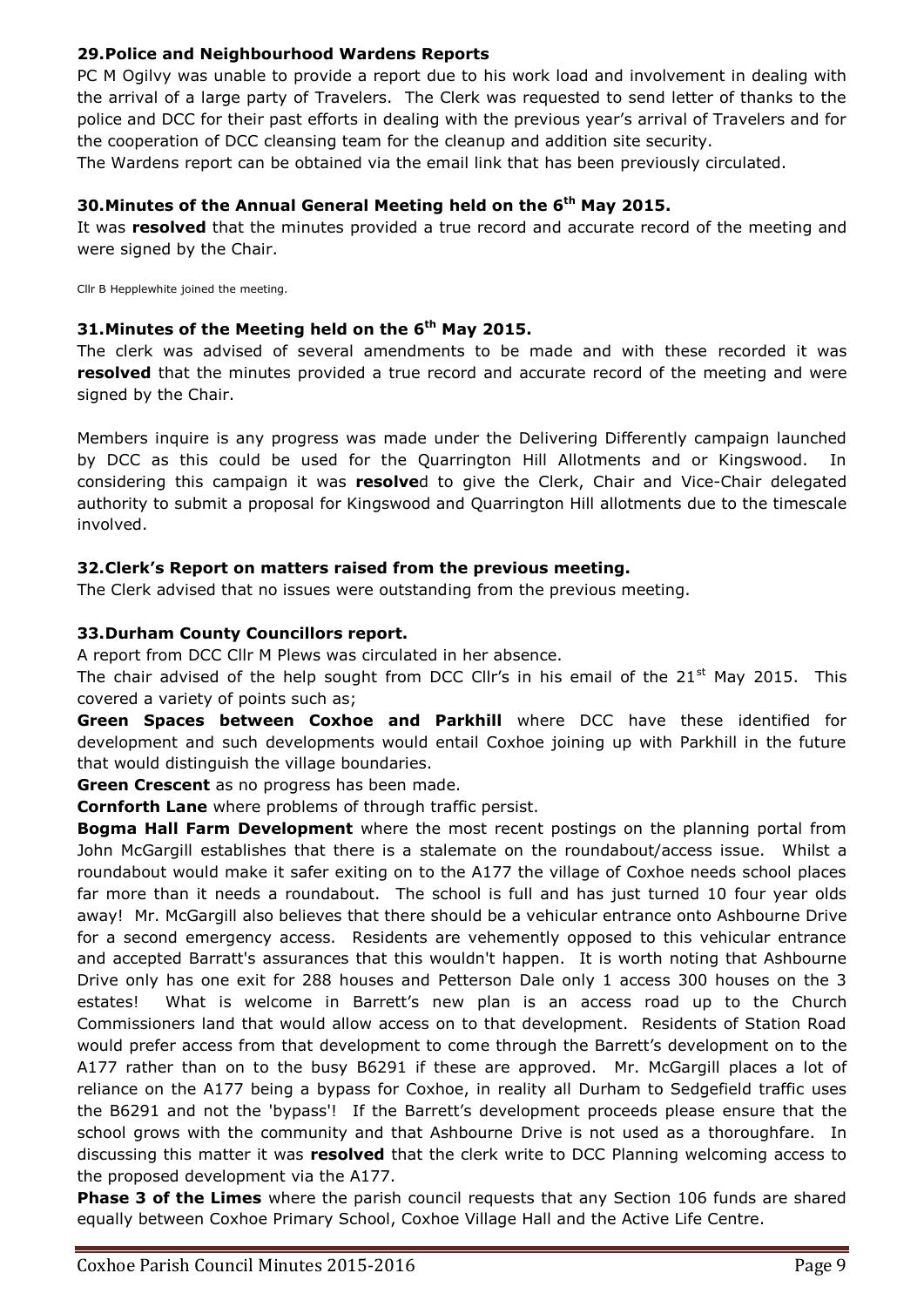**Front Street parking and Sanderson Street parking.** Again these matters appear to have stalled with little progress being made.

**Bollards and Barriers in Coxhoe Front Street**. A request has been made to DCC to re-paint these units in Black as they look tired and discoloured.

**Quarrington Hill Floral display**. A request is made to DCC to install a floral display adjacent to the site of the central sculpture.

**Coxhoe Village green**. Land adjacent the Village Care Centre where DCC was intending to sell this land to Coxhoe Village Care so space for car parking could be continued. It was suggested that this land could be transferred to the parish council and thereafter the parish could lease it to Village Care. This matter would be raised at the next Durham Ask meeting.

# **34.Community Reports.**

- **I. Quarrington Hill Village Partnership**. The Chair asked if members' appeals were still outstanding. Members advised that they were still awaiting a date for their appeal with this group. No report was received from the group.
- **II. Quarrington Hill Community Centre**. No report was received. The clerk was requested to write seeking a copy of the Annual Report and Accounts prior to any grant support being given. It was **resolved** that the next meeting be held there to give residents from Quarrington Hill a better opportunity to attend a meeting of the parish council.
- **III. Quarrington Hill Front Street Regeneration Scheme**. It was **resolved** to accept the report.
- **IV. Coxhoe Community Partnership**. No report received.

## **V. Coxhoe Village Hall**.

Members advised of the progress from the meeting with DRCC who are preparing a lease for the building. Interviews would take place soon for the centre manager and caretaker. It was **resolved** to accept the report.

**VI. Active Life Centre Coxhoe.** Members advised that the Annual Accounts were now approved reporting a surplus of £1,312.00. It was **resolved** to accept the report.

#### **VII. Young People – Youth Strategy.**

Members advised that a meeting was required to prepare a job description prior to advertising the post. A meeting will be arranged for this matter. From the consultation held with young people in Quarrington Hill they stated that they did not want the play area to the rear of Quarrington Hill Community Centre redeveloped. It was **resolved** to accept the report. A meeting is due to take place on the  $13<sup>th</sup>$  May with Youth Worker and Young People.

**VIII. Quarrington Hill Front Street Regeneration Group.** Members advised that 1 application for funds was successful and 1 was rejected. A further application was pending. Members advised that there was sufficient in place to undertake the central village sculpture and an application into Awards 4 All would be done later once approval of land owned by Durham City Homes was resolved. It was **resolved** that the project could start with the central sculpture feature.

As for the landscape feature on the adjacent land (QH) the Chair had requested DCC to undertake this in good favour and the clerk would seek cost from our grounds maintenance contractor.

- **IX. PP2**. Members advised that the colour supplement in recent Chronicle was well received by the community.
- **X. Durham Ask.** A draft business plan was received for the council to complete concerning Kingswood. It was **resolved** that a public meeting would be arranged in Quarrington Hill to develop interest. Thereafter the plan would be formalised. A date for this meeting would be sought from the Quarrington Hill Community Centre and members would also contact the Forestry Commission for any guidance on this matter.
- **XI. Village Atlas**. Any information on this matter would be forwarded to Tony Davos at DCC running this project.

## **35.Correspondence for Information and Action.**

- **a)** Members **resolved** not to proceed with the quotation received from to renew the outer Clock plastic covers.
- **b)** Members received the reply from Durham City Homes concerning the parish request for them to consider homes for the elderly.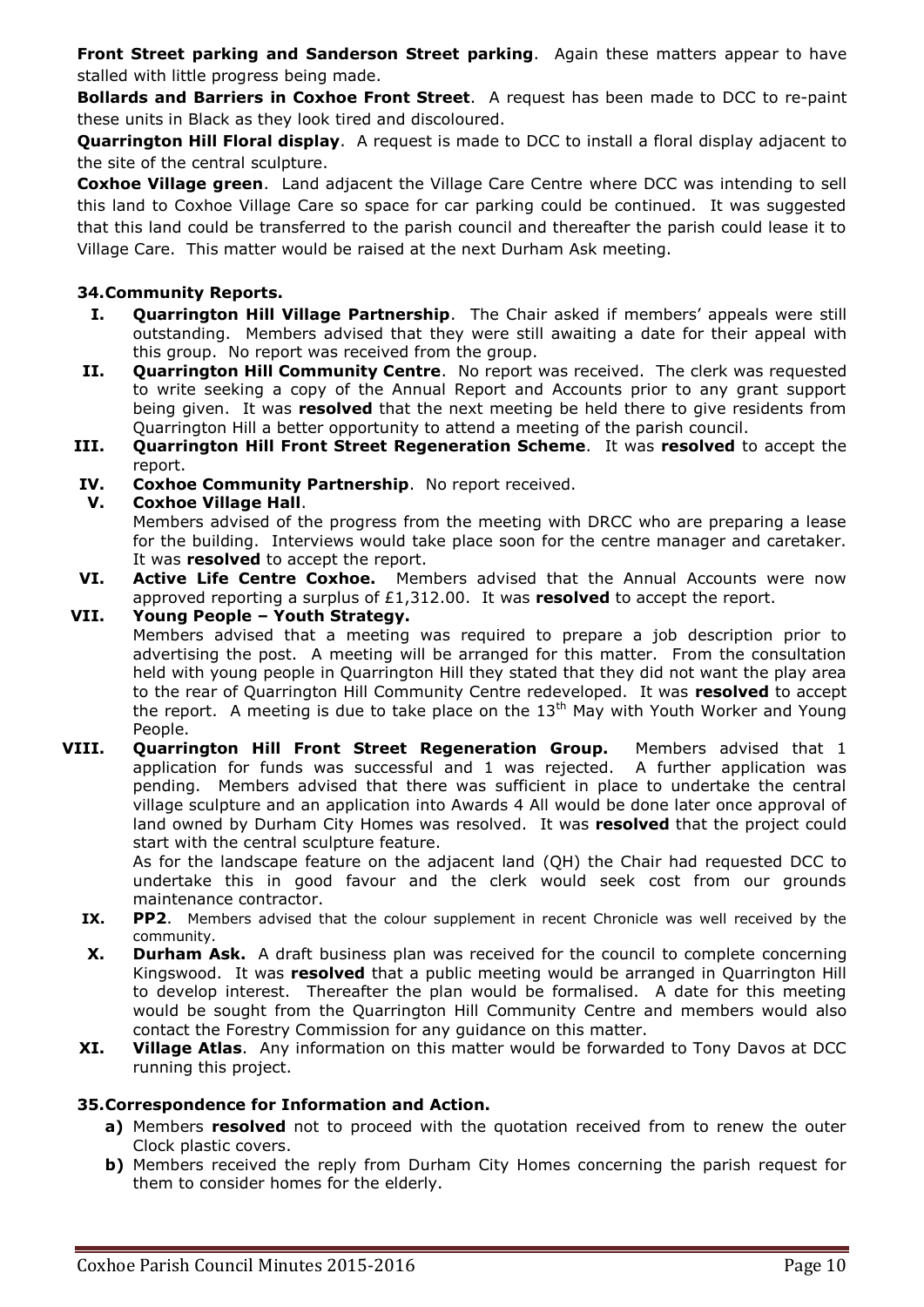- **36.Cornforth Lane Road Closure and Green Crescent update.** Copy of information received from DCC Highways was received by members.
- **37.Parking Restrictions along Sanderson Street and Cooperative Terrace.** The road markings had been repainted but this action had not alleviated parking problems.

# **38.Planning matters.**

## **38.1 Planning Applications for Consideration.**

- A. **DM/15/01537/FPA.** For Mr. J Gatenby for the land at Church Street, Coxhoe DH6 4HE for development of 8 dwelling, 1 flat, 1 retail unit and 14 parking spaces. It was **resolved** that the council make objection to this proposal on the grounds of;
- i. This site is of significant importance to the village of Coxhoe as it occupies a key location central to the Front Street of Coxhoe where an existing building stands of some historical age in the heart of the village and within the village shopping area.
- ii. The proposal appears to maximise the land available with the maximum number of dwellings rather than to provide a fitting development in the heart of the village.
- iii. The proposed use of this land to provide 9 dwellings plus a retail unit in this busy part of the village will only add to the road congestion and result in traffic crossing a busy footpath in the busy shopping area. The proposed building of a street of terraced houses in the centre of the village/shopping area will be out of context with other buildings in the front street. That said, the proposed frontages of the dwellings offer little comparison against the former old church/school building built of local limestone that has a historic and heritage value for the community.
- i. Also, this development does not meet the housing needs of the community i.e. the Parish Plan identified the need for dwellings for the elderly to cater for its aging population. A well designed building could provide a good number of flats in this space ideally situated for the elderly in the centre of the village with access to local facilities. This form of development should be considered along with appropriate design and streetscape of the new buildings to blend with the existing front street therefore maintaining its streetscape and heritage.
	- B. **DM/15/01291/FPA.** For Mr. J Seymour, Fields off Cornforth Lane, Coxhoe DH6 4ER for new cattle and general shed. No objections were raised.
	- C. **DM/15/01446/FPA.** Miss B Ayton, 111 Browning Hill DH6 4SA for the provision of modular ramp to front of building. No objection was raised.
	- D. **DM/15/01489/FPA.** For Mr. C H Worrall, 3 Leslie Villas, Coxhoe DH6 4AE for the erection of two storey pitched roof extension to rear of existing dwelling. No objections were raised.

## **38.1 Planning Applications previously considered and now approved by DCC. DM/14/02852/FPA**. For Gus Robinson Developments, site of former Pottery at Front Street Coxhoe for the erection of 30 No. dwellings including demolitions of existing dwelling on site + pumping station was now approved.

## **39.Finance.**

- **a) Coxhoe Village Hall request for £4,000.** It was **resolved** to provide this sum.
- **b) Coxhoe Village Hall Youth Activities.** This request was withdrawn.
- **c) Coxhoe Allotment Association.** It was **resolved** to provide £400 to support them in undertaking fencing works.
- **d) Schedule of payments for May 2015 distributed for member's approval.** It was **resolved** that the accounts presented to members be accepted this included vouchers 400924 to 400938, receipts and transfers

| Pavee                                | Category    | Withdrawal | <b>Deposit</b> |
|--------------------------------------|-------------|------------|----------------|
| <b>Total Business Computers Ltd</b>  | Stationery  | 153.66     |                |
| Coxhoe Community Partnership         | Section 137 | 200.00     |                |
| <b>Quarrington Hill Banner Group</b> | Section 137 | 200.00     |                |